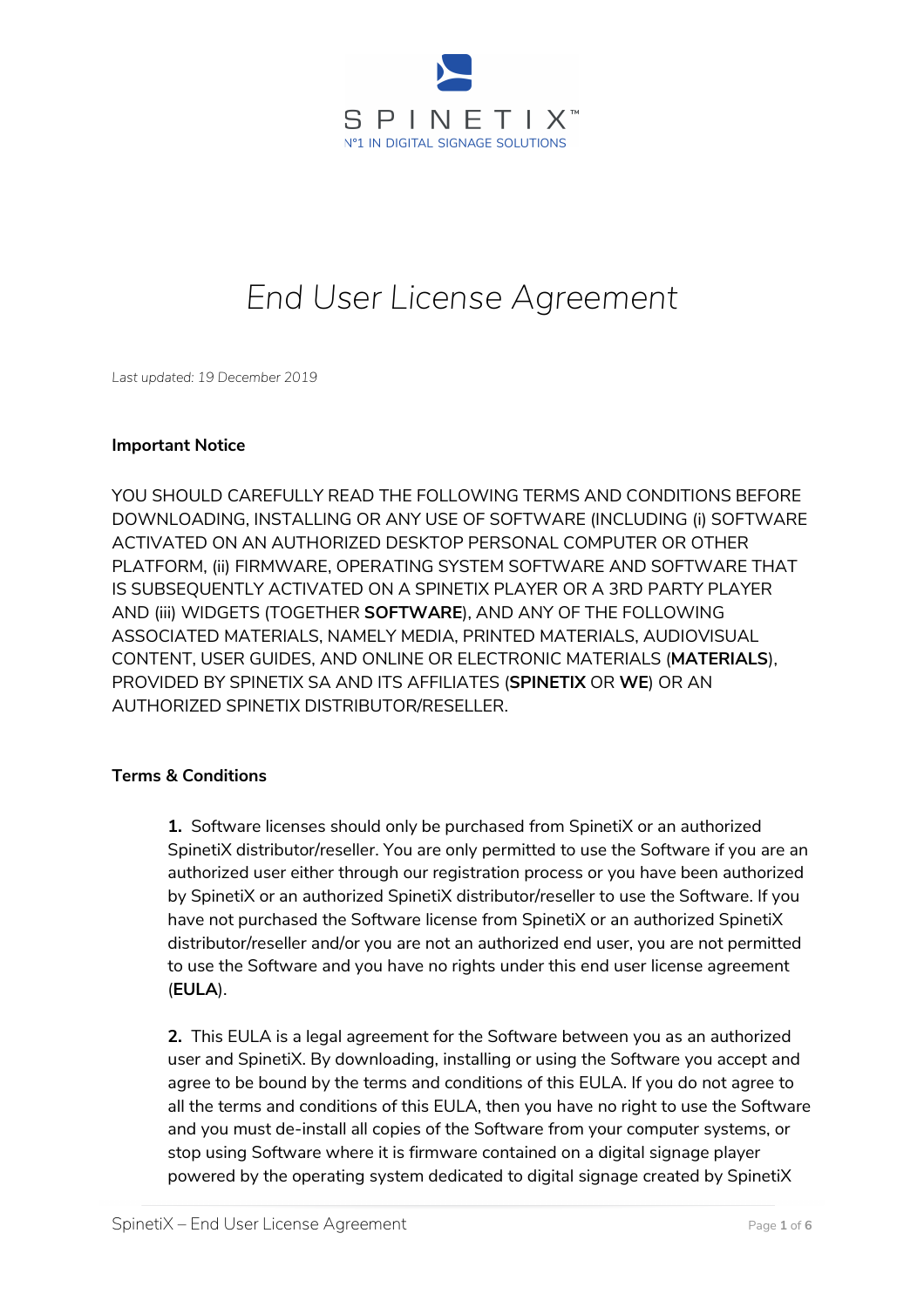known as (**DSOS™**) and supplied by SpinetiX (**SpinetiX Player**) or a digital signage player manufactured by 3rd parties and that is certified by SpinetiX to be compatible with DSOS™ (**3rd Party Player**), and return the Software and the Materials to the authorized SpinetiX distributor/reseller from whom you purchased the Software license.

**3.** Before using the Software, you should check the listing of third party technologies contained in the Software and the applicable copyright and patent notices for these technologies. Additionally, the Software may allow you to connect with third party applications whose use is subject to their terms of use. For your convenience, we have provided some links to terms of use for third party applications that may be applicable, however these may not be complete or up-todate and you should ensure in any event that you have the right to use, and that you comply with such terms of use for, these applications. Please see the 'about' menu contained in your Software for such important information and links.

**4.** Software is licensed, not sold. Software and the Materials are protected by copyright as well as other intellectual property rights. SpinetiX retains all ownership and intellectual property rights in and to the Software and also in any Materials.

**5.** SpinetiX grants to you a non-exclusive, license to use the object code of the Software for your own use only on a single computer/virtual machine or the firmware powered by DSOS™ contained in the SpinetiX Player or 3rd Party Player. No license of the Software's source code is given hereunder.

**6.** The source code of the Software is confidential and is SpinetiX's protected trade secret and you may not modify, reverse engineer, decompile, disassemble, create derivative works based in whole or any part of, the Software, or otherwise decipher, adapt or tamper with any portion of the Software, nor attempt to do any such things unless this restriction is prohibited by applicable law or these activities are permitted by the licensing terms governing use of any open-sourced components. Reproduction and/or redistribution of any portion of the Software and the Materials is specifically prohibited in the absence of a separate written agreement with SpinetiX. You may only use the Software for normal use as described in SpinetiX's specification. You may not:

(a) copy (except to the limited extent permissible under applicable law or for normal operation of the Software), reproduce, translate, adapt, vary or modify the Software and the Materials, nor communicate it to any third party, without SpinetiX's prior written consent;

(b) rent, lease, sub-license, loan, translate, merge, adapt, vary or modify the Software and the Materials; or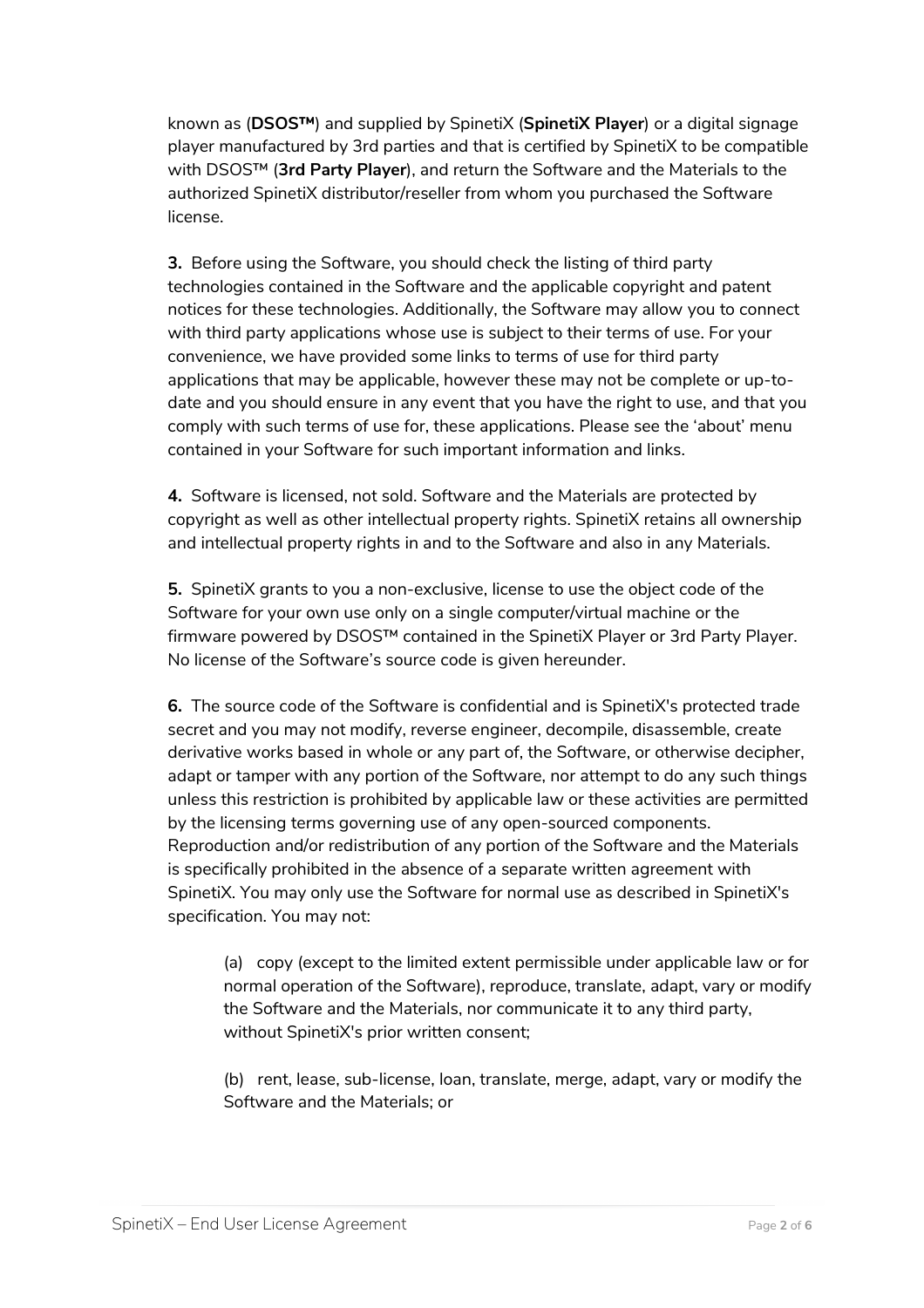(c) remove, adapt or otherwise tamper with any copyright notice, legend or logo which appears in or on the Software and the Materials or on the medium on which it resides.

**7.** You acknowledge and agree:

(a) that the Software has not been developed to meet your individual requirements and therefore it is your responsibility to ensure that the functions of the Software as described in SpinetiX's specification meet your requirements; and

(b) that the Software may not be free of bugs or errors and the existence of bugs or errors shall not constitute a breach of this EULA.

**8.** You agree not to infringe SpinetiX's intellectual property rights in the Software and the Materials (and those of any owner of third party technology contained in the Software and Materials and to comply with the laws of Switzerland and all other applicable laws (including export controls) concerning the Software and the Materials. You agree not to ship or re-export any portion of the Software and the Materials to any destination to which it could not lawfully have been exported originally under any export control law.

### **9.** This EULA is subject to SpinetiX's General Conditions

see [https://www.spinetix.com/legal/general-terms-and-conditions-of-sale.](https://www.spinetix.com/legal/general-terms-and-conditions-of-sale) You may also be subject to additional terms and conditions agreed with the authorized SpinetiX distributor/reseller from whom you purchased the Software license. In no event shall such additional terms and conditions extend or enlarge SpinetiX's liability to you.

**10.** If you breach this EULA, SpinetiX may immediately and without notice to you terminate this EULA and any associated licenses.

**11.** Upon termination of this EULA for any reason:

(a) all rights granted to you under this EULA and any associated licenses shall immediately cease and SpinetiX may use technical means to block your use of the Software;

(b) you may not use the Software;

(c) you must immediately pay to SpinetiX and/or the authorized SpinetiX distributor/reseller any sums due pursuant to the purchase of the Software license or any support/maintenance service or otherwise;

(d) you must immediately delete or remove any Software from all computer equipment (if applicable) in your possession, or in the case of a SpinetiX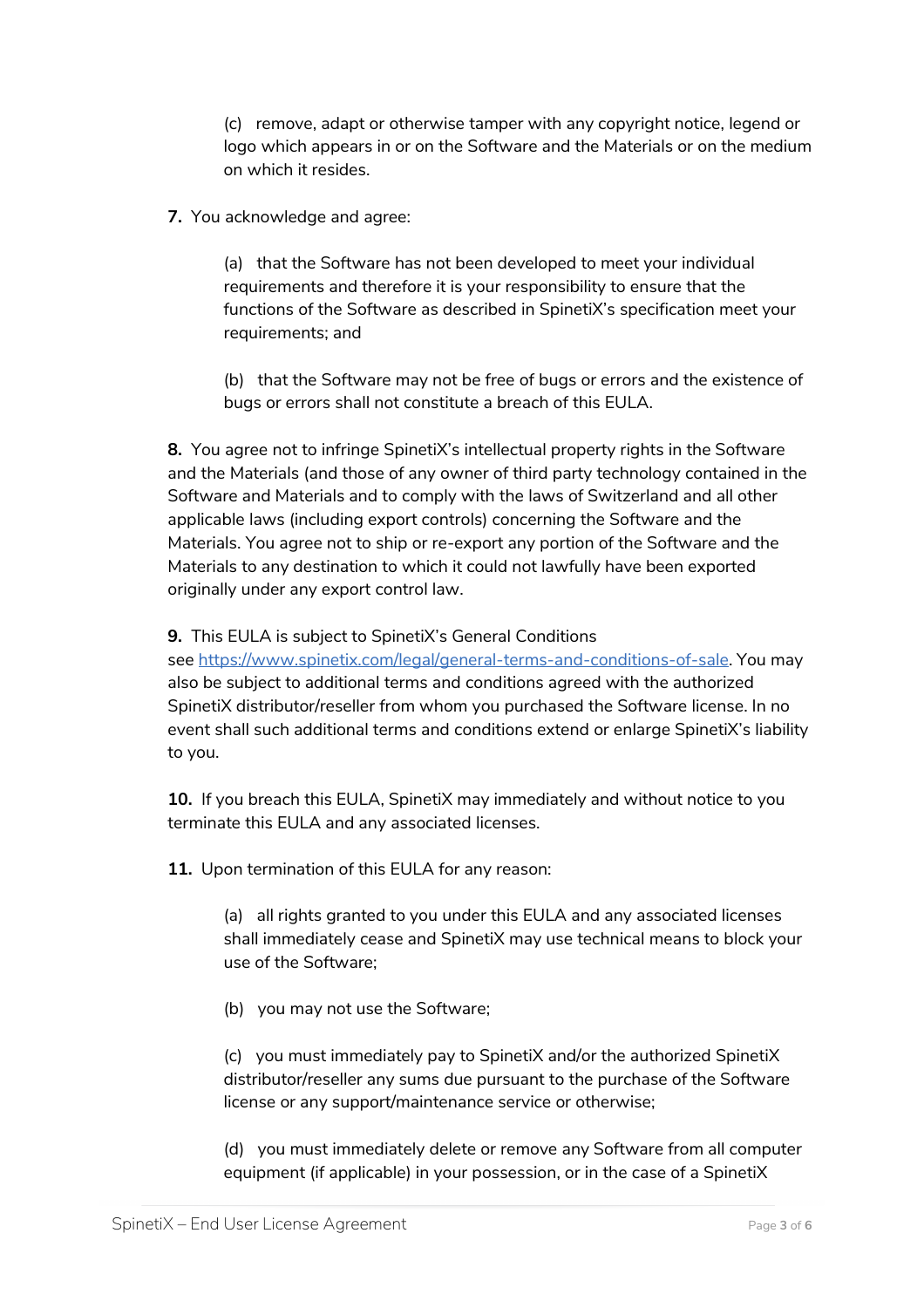Player or a 3rd Party Player containing firmware powered by DSOS™ immediately stop using such firmware, and at SpinetiX's option, immediately destroy or return to SpinetiX all copies of the Software and the Materials, and, in the case of destruction, certify to SpinetiX that you have done so;

(e) any accrued rights, remedies, obligations and liabilities of the parties as at expiry or termination shall not be affected; and

(f) clauses which expressly or by implication have effect after termination shall continue in full force and effect.

**12.** This EULA is personal to you, and you may not assign, sublicense or transfer your rights and/or obligations under it. No third party has any rights under this EULA.

**13.** You may not make any warranty claim (or any other) under this EULA if your organization or another authorized End-User in your organization has made the same or similar claim for the same individual Software. In any event only one warranty claim (or any other), if applicable, per individual Software product is permitted.

**14.** This EULA shall be governed by the laws of Switzerland without regard to its conflict of laws provisions. SpinetiX and you irrevocably agree to the exclusive jurisdiction of the courts of Lausanne, Switzerland for the adjudication of any disputes arising under this EULA.

## **Widgets**

**15.** Widgets are simple software in a script format that may be used to dynamically auto-update live data, including data from third parties, displayed on SpinetiX Players and 3rd Party Players using (**Widgets**). The following terms apply to Widgets:

(a) for any Widgets provided to you by SpinetiX you are licensed to use them under the terms of the GNU General Public License, versions 2 and 3 (as applicable) (**GPL terms**);

(b) you have the right to modify and customize Widgets subject to the GPL terms, however SpinetiX is not responsible in case the modifications and customizations you make do not work properly or cause the Software or the SpinetiX Player or the 3rd Party Player not to function properly; and

(c) you also understand and acknowledge that the use and performance of Widgets depend on interactions or interfaces with third party data, software and APIs, which SpinetiX has no control over. Accordingly, SpinetiX is not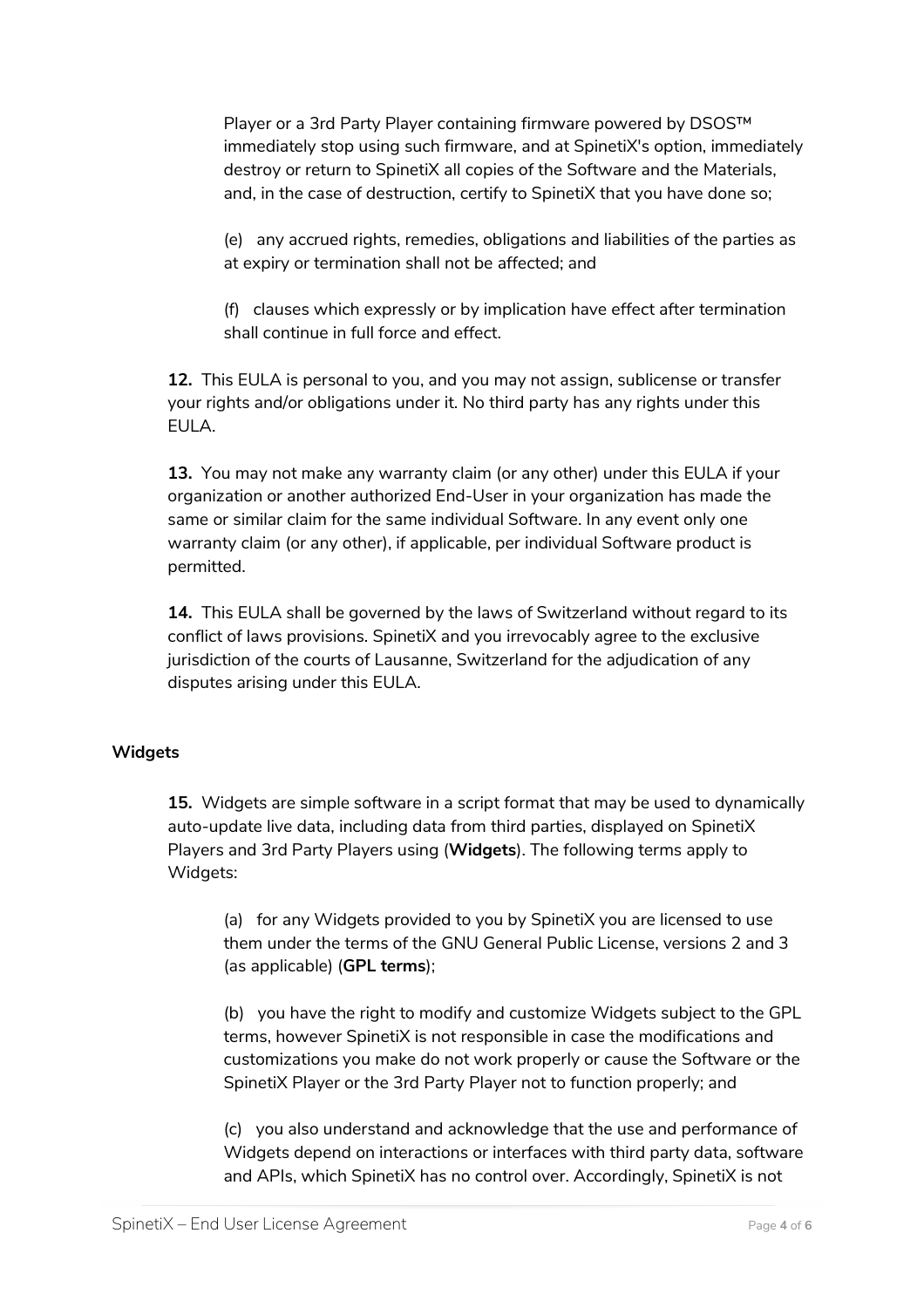responsible and cannot control any limitation to or impact on the use of the Widget that results from such third party data, software and APIs.

# **Limited Warranty/Limitation of Liability**

- **16.** Subject to:
	- (a) You:
		- (i) being an authorized end user;
		- (ii) having purchased the Software license from SpinetiX or an authorized SpinetiX distributor/reseller; and

(b) the limitations and terms and conditions contained in this EULA; SpinetiX warrants that the Software will perform substantially in accordance with SpinetiX's specification for a period of 30 days from the date of purchase. Except for the foregoing limited warranty, the Software and the Materials are provided 'As Is' and the Software and the Materials are provided without any further express or implied warranties, including without limitation warranties of merchantability, satisfactory quality, fitness for purpose or non-infringement.

**17.** SpinetiX shall not be liable to the maximum extent permitted under applicable law whether in tort (including for negligence or breach of statutory duty), contract, misrepresentation, restitution or otherwise for any loss of profits, sales, revenues or savings, loss of business, depletion of goodwill and/or similar losses or loss or corruption of data or information, or pure economic loss, or for any special, indirect or consequential loss, costs, damages, charges or expenses however arising or otherwise resulting from your use of the Software or your inability to use the Software. SpinetiX shall not be liable for any of the losses in this paragraph even if you have informed SpinetiX of the possibility of such losses.

**18.** In no event shall SpinetiX's liability exceed the amount SpinetiX received for the Software from you or the authorized SpinetiX distributor/reseller.

**19.** In all cases SpinetiX will not be liable for any loss or damage that was not reasonably foreseeable.

**20.** Nothing in this EULA shall limit SpinetiX's warranties or liability for losses which may not be lawfully limited or excluded by applicable law.

**21.** SpinetiX's entire liability and your exclusive remedy under this limited warranty shall be, at SpinetiX's option, either: